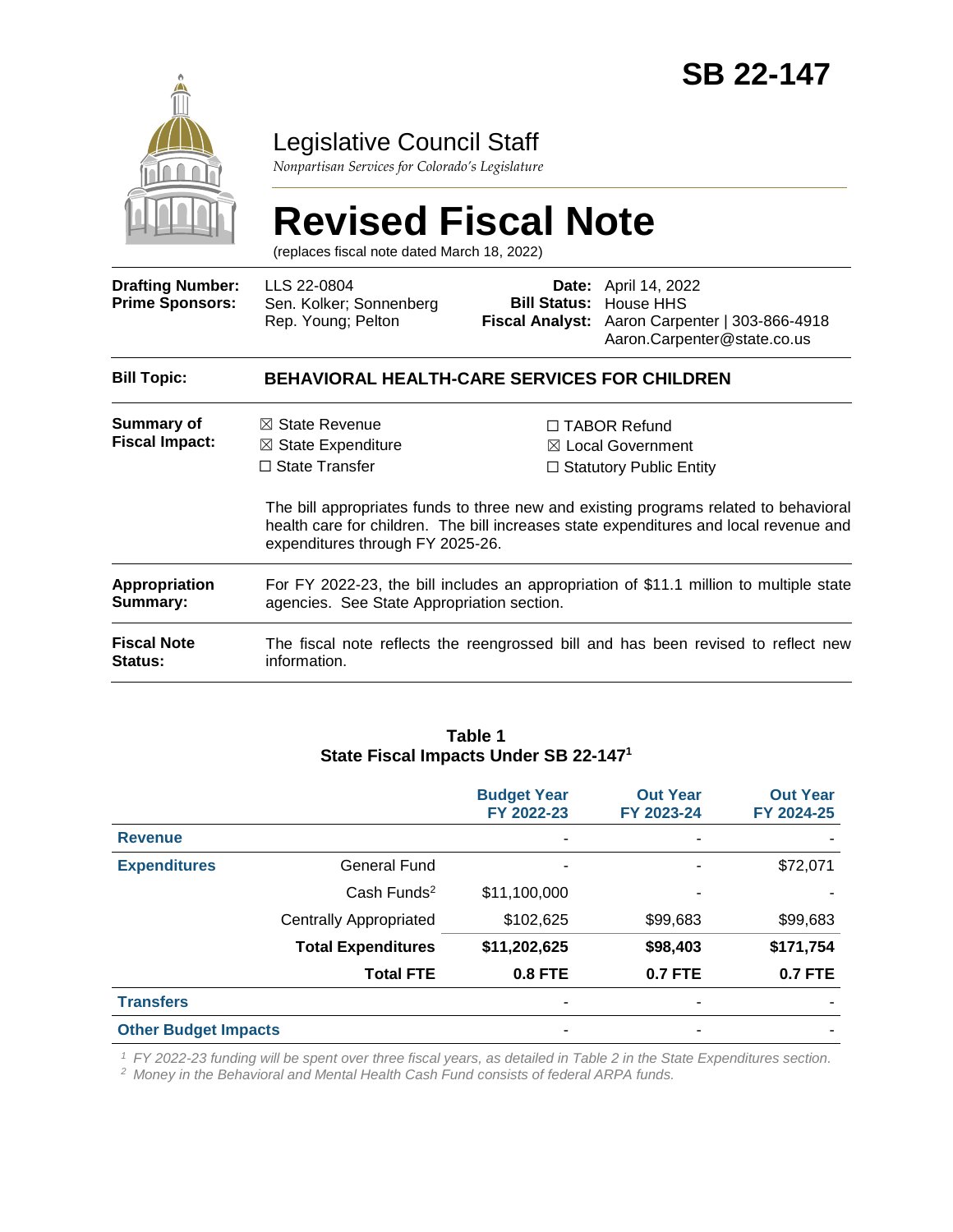### **Summary of Legislation**

The bill appropriates funds from the Behavioral and Mental Health Cash Fund to three new and existing programs related to behavioral health care for children as described below.

**Colorado Pediatric Psychiatry Consultation and Access Program (CoPPCAP).** The bill creates the CoPPCAP in the University of Colorado to:

- support primary care providers to identify and treat mild to moderate behavioral health conditions;
- provide support and assistance to primary care providers with the integration of pediatric behavioral health screening and treatment;
- provide peer-to-peer consultations;
- identify evidence-based resources and care coordination;
- support all patients seen in primary care practices;
- create educational opportunities focused on pediatric behavioral health conditions; and
- create digital resources focused on pediatric behavioral health conditions.

The bill allows CoPPCAP to enter into agreements and collaborate with a variety of agencies and to seek gifts, grants, and donations. Finally, the bill requires the General Assembly to appropriate \$4.6 million to the University of Colorado to fund the program. Any unspent money may be spent in future fiscal years but must be obligated by December 31, 2024, and expended by December 31, 2026.

**Behavioral Health Care Professional Matching Grant Program.** The bill requires that \$5.0 million be appropriated to the existing Behavioral Health Care Professional Matching Grant Program in the Department of Education (CDE). Any unspent money may be spent in future fiscal years but must be obligated by December 31, 2024, and expended by December 31, 2026. The grant program provides funding to education providers to:

- increase health professionals in schools;
- provide behavioral health training and resources for school staff;
- connect students with services provided by community-based organizations; and
- provide behavioral health care services at schools.

**School-based Health Center Grant Program.** The bill requires that \$1.5 million be appropriated to the School-based Health Center Grant Program in the Colorado Department of Public Health and Environment (CDPHE). Any unspent money may be spent in future fiscal years but must be obligated by December 31, 2024, and expended by December 31, 2026. The grant program provides funding to school-based health center to assist the establishment, expansion, and ongoing operations of school-based health centers.

### **Background**

The Behavioral Health Transformational Task Force recommended that the General Assembly meet the needs of children, youth and families through school and pediatric behavioral health care integration using federal American Rescue Plan Act (ARPA) funds (recommendation B.3). The report can be [found here.](https://leg.colorado.gov/sites/default/files/images/committees/2017/bhttf_final_report.pdf)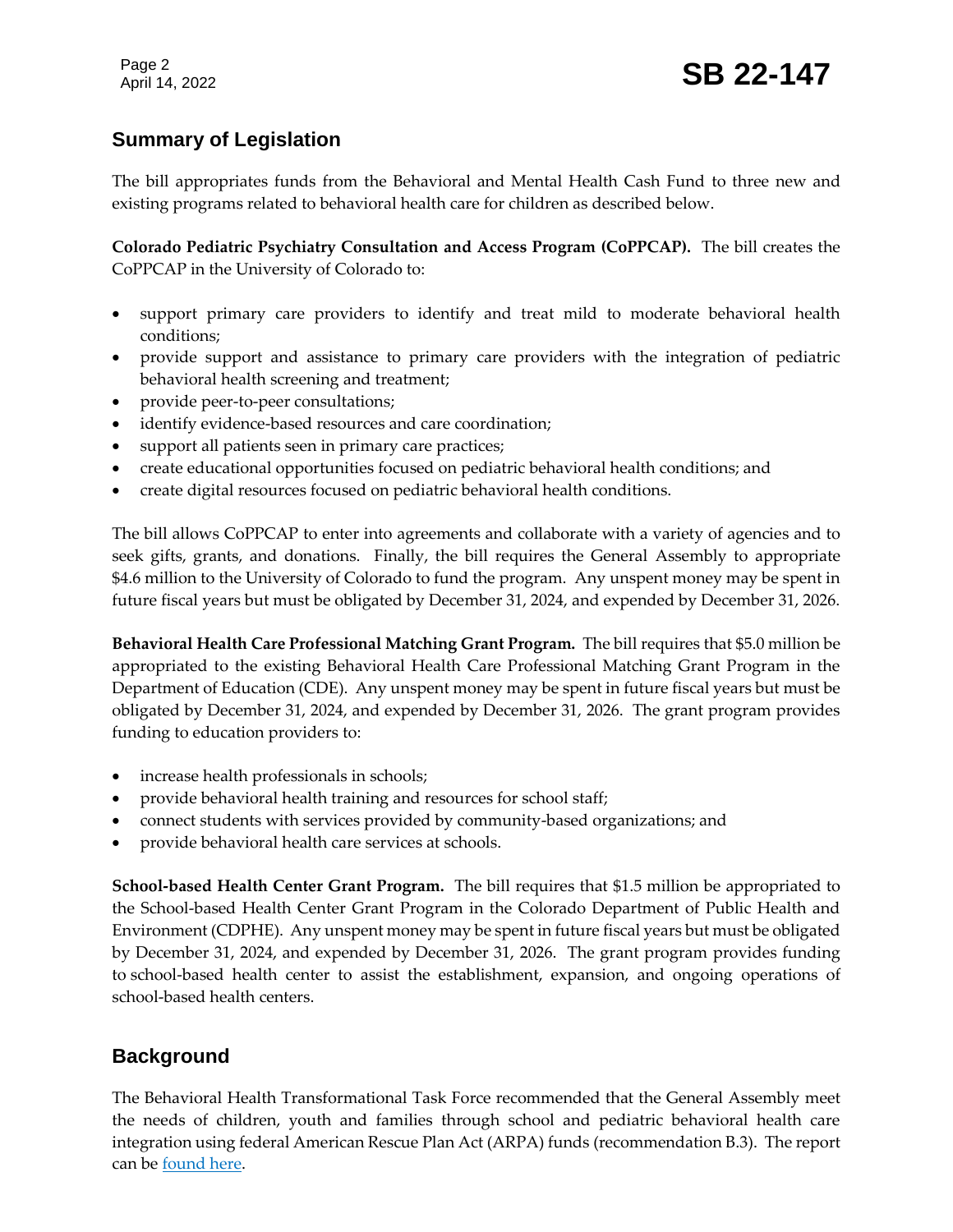### **State Revenue**

Starting in FY 2022-23, state revenue will increase to the extent that the University of Colorado receives gifts, grants, and donations for the CoPPCAP. No source for gifts, grants, and donations has been identified. Gifts, grants, and donations are not subject to the state's TABOR limit.

### **State Expenditures**

The bill increases state expenditures by \$11.4 million over three years starting in FY 2022-23 in multiple state agencies from the Behavioral and Mental Health Cash Fund as shown in Table 2 and detailed below. Table 2 shows spending over three fiscal years and assumes equal amount of spending per fiscal year. Actual spending and staffing needs may vary from this estimate depending on the timing and amounts of program spending by state departments.

### **Cost Components FY 2022-23 FY 2023-24 FY 2024-25 University of Colorado** Personal Costs \$927,107 \$1,882,028 \$954,920 Operating Costs **6207,738** \$417,972 \$210,235 **CU Subtotal \$1,134,845 \$2,300,000 \$1,165,155 Department of Education** Personal Services **531,627** \$31,627 \$31,627 \$31,627 Other Administrative Costs **\$18,373** \$18,373 \$18,373 Grants \$1,633,334 \$1,633,333 \$1,633,333 Centrally Appropriated Costs<sup>2</sup> 56,845 \$6,845 \$6,845 \$6,845 FTE – Personal Services 0.4 FTE 0.4 FTE 0.4 FTE **CDE Subtotal \$1,690,179 \$1,690,178 \$1,690,178 Department of Public Health and Environment**  Personal Services **\$29,427** \$22,071 \$22,071 Grants \$482,834 \$482,834 \$482,834 Centrally Appropriated Costs<sup>2</sup> 595,780 \$92,838 \$92,838 FTE – Personal Services 0.4 FTE 0.3 FTE 0.3 FTE **CDPHE Subtotal \$608,041 \$597,743 \$597,743 Total \$3,433,065 \$4,587,921 \$3,453,076 Total FTE 0.8 FTE 0.7 FTE 0.7 FTE**

**Table 2 Expenditures Under SB 22-147<sup>1</sup>**

*<sup>1</sup> While the bill requires appropriations in FY 2022-23, the fiscal note assumes that costs will be incurred through FY 2024-25.*

*<sup>2</sup> Centrally appropriated costs are not included in the bill's appropriation.*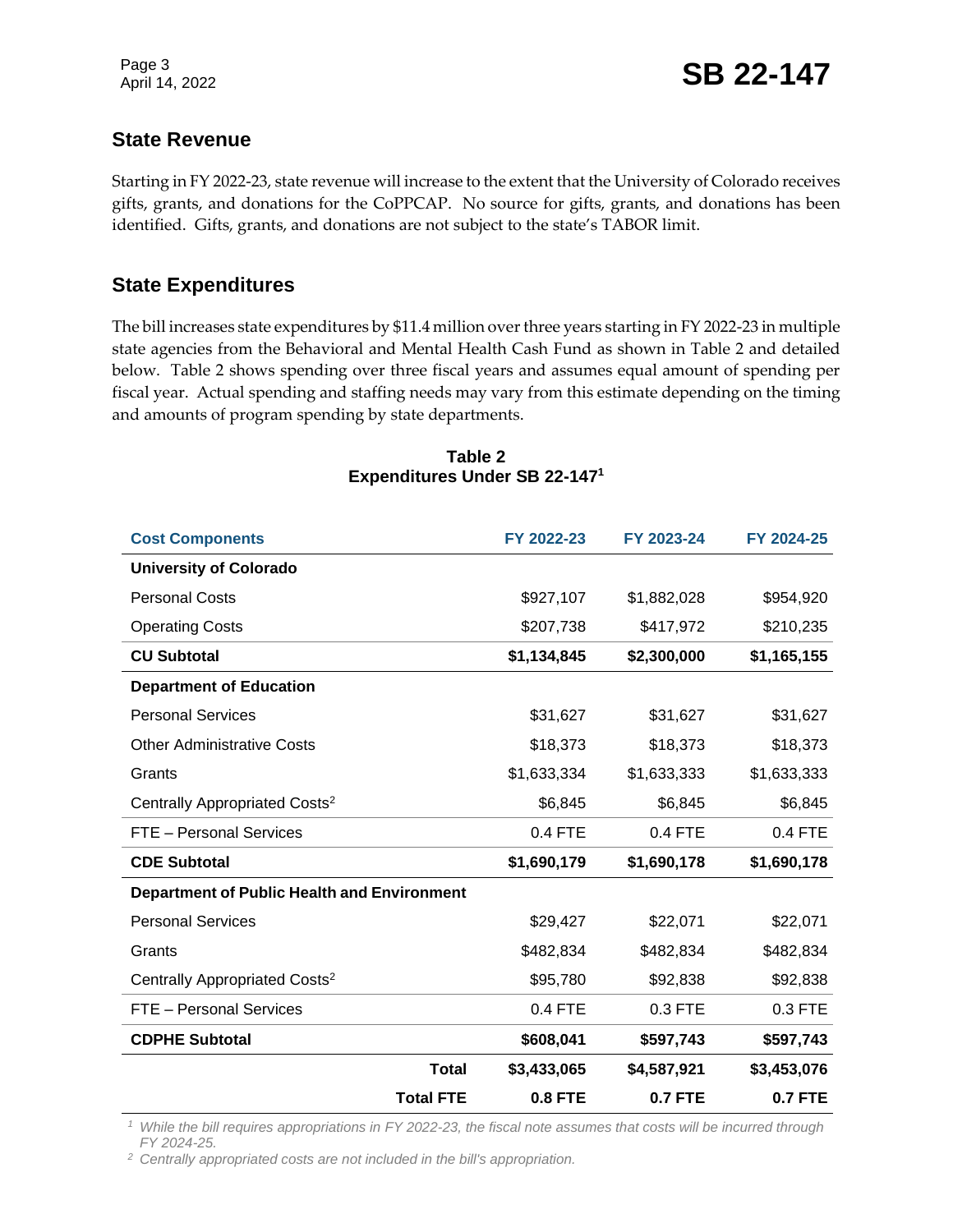Page 4

**University of Colorado.** Starting in FY 2022-23, expenditures in the University of Colorado will increase as shown in Table 2 to develop the CoPPCAP. This includes about \$3.8 million for staff and \$835,945 in operating expenses over two full calendar years (or three fiscal years). Staff includes a director and support staff, as well as psychiatrists, evaluators, care coordinators, research assistants, clinicians, consultants, and other support positions that will implement the program, including supporting and providing assistance to physicians. Operating expenses include marketing, accrediting fees, and the costs to provide learning opportunities. The fiscal note assumes a January 1, 2023, start date to give the university six months to develop the program and hire staff and to spend funds by December 30, 2024.

**Department of Education.** The CDE will require 0.4 FTE per year, or a total of 1.2 FTE over three years, to review applications, provide technical support, administer the additional funds, and to collect additional data. Current law restricts administrative costs for the Behavioral Health Care Professional Matching Grant Program to 3 percent, or \$50,000 per year. The remaining administrative funds may be used for reporting, evaluation, site visits, or other costs. After accounting for administrative costs, the remaining \$4.9 million will be awarded in grant funds over an assumed three year period. In FY 2024-25, administrative costs are assumed to come from the General Fund because funds must be obligated by December 30, 2024.

**Department Public Health and Environment.** The CDPHE requires 0.4 FTE in FY 2022-23 and then 0.3 FTE in FY 2023-24 and FY 2024-25, or a total of 1.0 FTE over a three year period, to conduct community engagement, to solicit competitive bids for new school-based health centers, provide technical assistance to new and existing health centers, to administer the additional funds, and to monitor and report on additional funds awarded. After accounting for administrative cost, the remaining \$1.4 million will be awarded in grant funds over the three years. In FY 2024-25, administrative costs are assumed to come from the General Fund because money in the cash fund must be obligated by December 30, 2024.

**Centrally appropriated costs.** Pursuant to a Joint Budget Committee policy, certain costs associated with this bill are addressed through the annual budget process and centrally appropriated in the Long Bill or supplemental appropriations bills, rather than in this bill. These costs, which include employee insurance and supplemental employee retirement payments, are shown in Table 2.

### **School District**

To the extent school districts receive additional grant funds, revenue and expenditures to school districts will increase.

### **Effective Date**

The bill takes effect upon signature of the Governor, or upon becoming law without his signature.